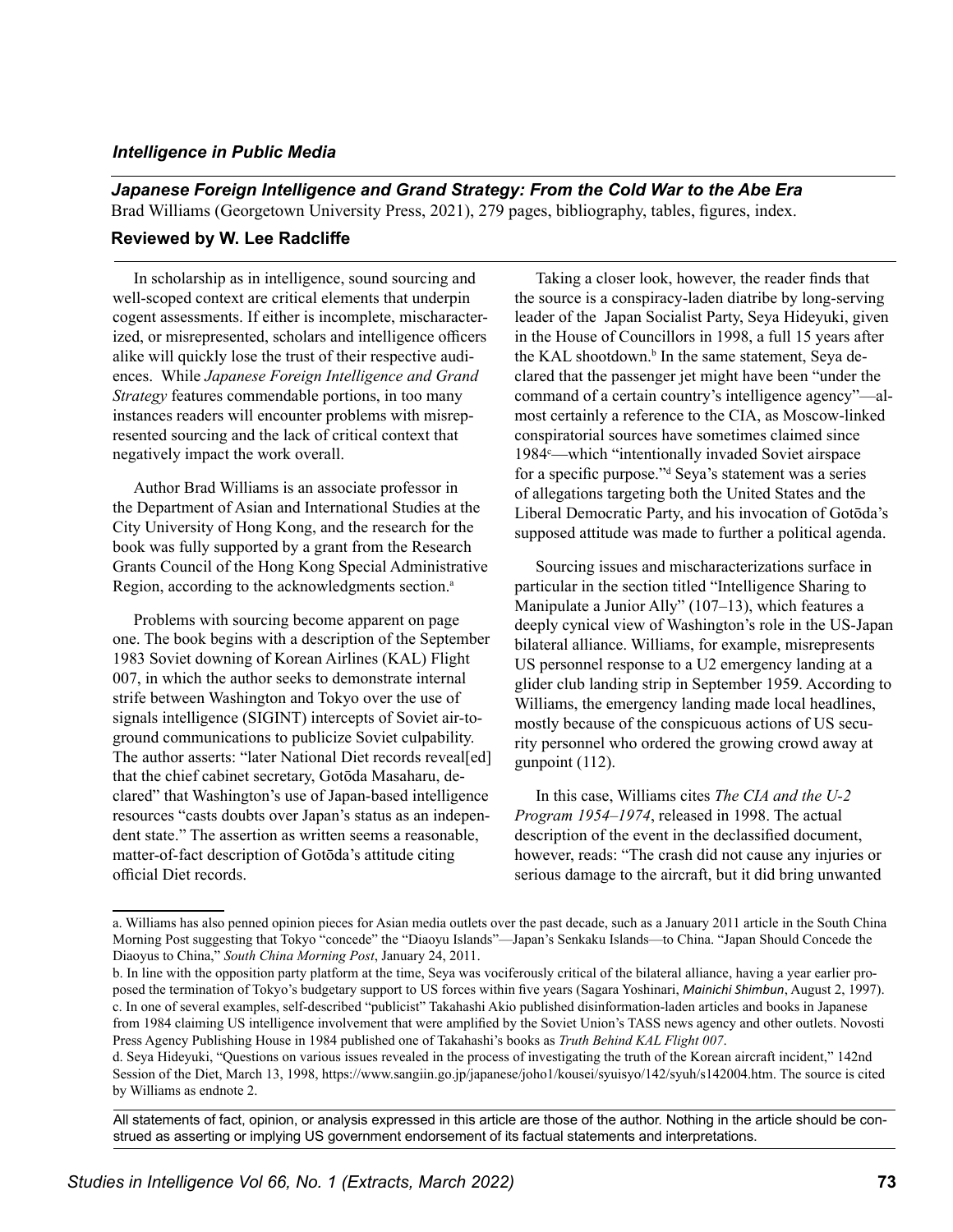publicity to the U2 program. Much of the publicity resulted from the actions of Detachment C's security unit, whose conspicuous Hawaiian shirts and large pistols drew the attention of Japanese reporters. One reporter even flew over the area in a helicopter, taking pictures of the U-2. These photographs appeared in many Japanese newspapers and magazines."a Nowhere is there any mention of US personnel brandishing weapons at any Japanese crowds. Moreover, while the author names an alleged location from which the specific U2 operated citing the document, the declassified document contains no location information. This gives the impression that an official US government source confirms details presented in the book, but it does not.

In his treatment of the MiG-25 incident in September 1976, when defecting Soviet pilot Viktor Belenko landed his state-of-the-art aircraft at Hokkaido's Hakodate Airport, the author incorrectly charges that US intelligence withheld foreknowledge of Belenko's plans to defect "in order to encourage its junior ally to purchase a substantial airborne early-warning capability." The author speculates, for example, that the fact that "US experts flew into Japan only 18 hours" after Belenko's arrival "suggests prior knowledge of the defection" (108), citing a single *Washington Star* article published in 1981.b

However, as detailed in a 1980 book on Belenko's defection, the US government in the early 1970s had completely revamped its handling of any defecting

Soviets after a November 1970 incident in which a US Coast Guard cutter returned a defecting Russian seaman to his crewmates, who proceeded to beat the would-be defector on the spot. Within hours of Belenko's landing in Hokkaido on 6 September, watch centers throughout Washington were "crowded with men and women called out of their sleep to study the messages flooding in from the Embassy, the Pentagon, the CIA, the Fifth Air Force in Japan, and the wire services."<sup>c</sup> US personnel immediately prepped to head to the scene in line with US national policy on handling defectors,<sup>d</sup> and with the bonus of getting to examine the MiG-25 in detail.<sup>e</sup> Moscow sent at least four intelligence officers to Hakodate within the first 24 hours as well.<sup>f</sup>

Chapter 2 in its entirety is problematic. Titled "US Covert Action in Japan," it focuses on Washington's purported post-war covert involvement in Japan primarily in the 1950s and 1960s, sourcing some declassified US government files and longer works in both Japanese and English of varying reliability. The chapter seeks to examine US efforts to strengthen "bilateralism" following World War II, which is at best tangential to the primary topic of Japanese intelligence capabilities. The chapter often uses passive voice and ambiguous terminology that insinuates more than warranted (for example, the CIA had "courted Japanese elites" and "maintained a relationship with" various groups), while the reader learns later from quotes of declassified files that the US "had no control

a. Gregory W. Pedlow and Donald E. Welzenbach, *The CIA and the U-2 Program, 1954–1974* (Center for the Study of Intelligence, 1998), 218–19, https://www.cia.gov/static/37e56c57ddf41f9c85f357a04900e1e8/CIA-and-U2-Program.pdf

b. Soviet disinformation probably fed into the May 1981 *Washington Star* article. Moscow has pushed a variety of disinformation regarding the Belenko defection. As recently as September 2021, marking the 45th anniversary of the defection, Russia's MK Online suggested in a bizarre story that Western intelligence had replaced the real Belenko with a "double," and the "fake Belenko" subsequently stole the plane and flew it to Japan. See Aleksandr Dobrovolskiy, "Угон за границу секретного истребителя: вскрылись новые подробности" ["Hijacking a secret fighter overseas: new details revealed"], *MK Online*, https://www.mk.ru/social/2021/09/05/ugon-za-granicu-sekretnogo-istrebitelya-vskrylis-novye-podrobnosti.html.

c. John Barron, *MiG Pilot: The Final Escape of Lieutenant Belenko* (McGraw-Hill, 1980), 126–30.

d. Williams also charges that Belenko's passing of a note in English asking for asylum and to speak with US intelligence was another indication of US foreknowledge. Actually, Belenko had waited until after entering Japanese airspace to write out his intentions to defect on a flight notepad first in Russian and then in very limited English using a small pocket dictionary during the flight. He could neither speak nor write Japanese, but he wanted to provide as much information as possible to ensure his safety immediately after landing. Barron, *MiG Pilot*, 108.

e. J*apanese Foreign Intelligence and Grand Strategy* also does not examine Tokyo's failure to adequately identify and track Belenko's MiG-25 as it approached Japan's airspace and the fierce bureaucratic in-fighting over how to handle the defection. See Richard Samuels, *Special Duty: A History of the Japanese Intelligence Community* (Cornell University Press, 2019), 111–2, for a full description. The incident highlighted the failure of Japan's hoppō jūshi or "emphasis on the north" security strategy vis-à-vis the Soviet Union and briefly reignited discussion of nascent proposals to consolidate Japan's defense intelligence capabilities. See my *Goraikō: Japan's National Security in an Era of Asymmetric Threats*, 6 and 408, for additional discussion.

f. Barron, *MiG Pilot*, 131.